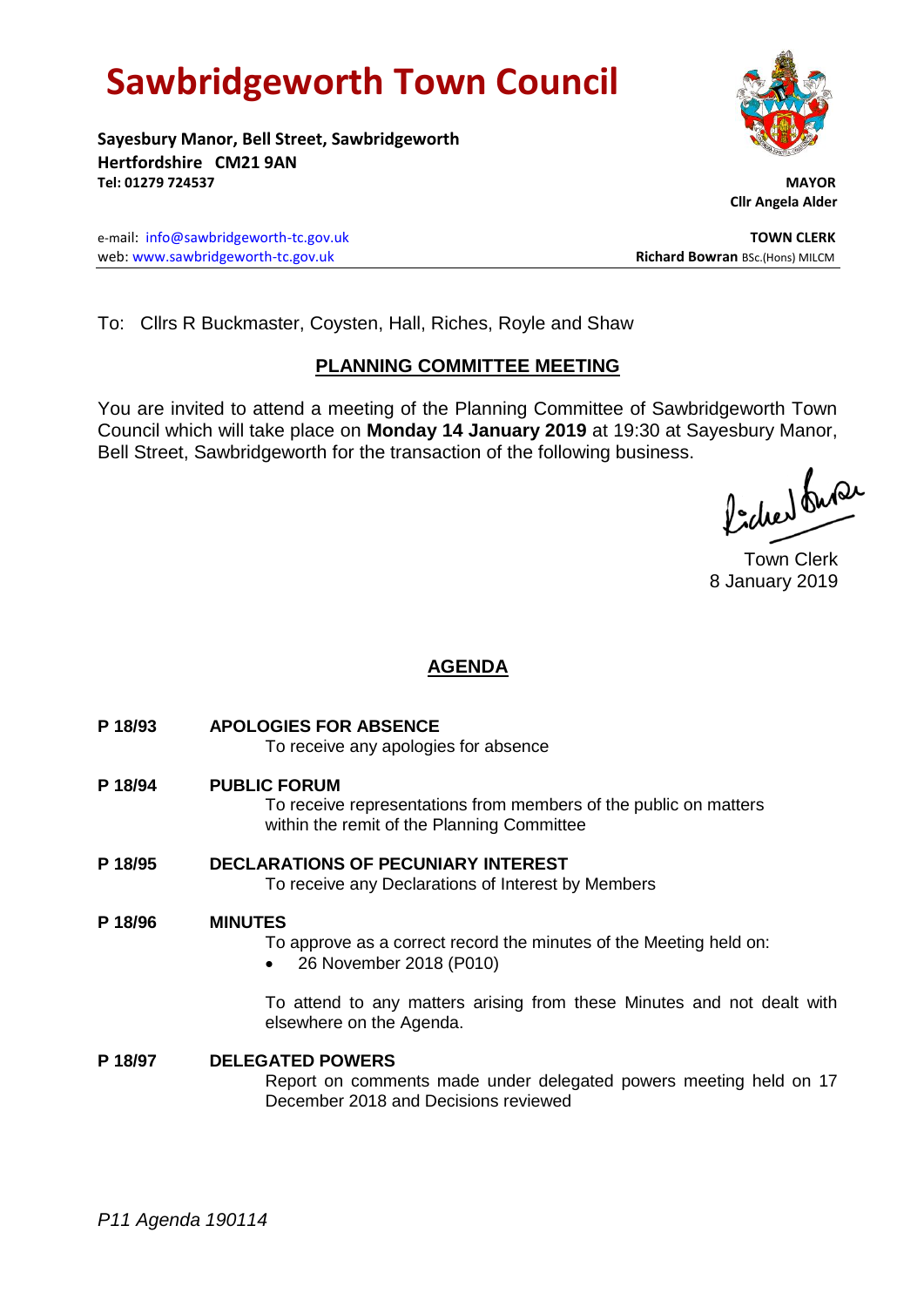#### **3/18/2096/HH 2 Lancaster Gate, Chaseways**

[Conversion of garage to habitable accommodation with associated elevational alterations and loft](https://publicaccess.eastherts.gov.uk/online-applications/applicationDetails.do?activeTab=documents&keyVal=PFEJ7KGL06200)  [conversion to garage roof with the insertion of a roof dormer, single storey link extension from](https://publicaccess.eastherts.gov.uk/online-applications/applicationDetails.do?activeTab=documents&keyVal=PFEJ7KGL06200)  [garage to main dwelling, two storey rear extension with Juliette balcony at first floor level,](https://publicaccess.eastherts.gov.uk/online-applications/applicationDetails.do?activeTab=documents&keyVal=PFEJ7KGL06200) 

**\_\_\_\_\_\_\_\_\_\_\_\_\_\_\_\_\_\_\_\_\_\_\_\_\_\_\_\_\_\_\_\_\_\_\_\_\_\_\_\_\_\_\_\_\_\_\_\_\_\_\_\_\_\_\_\_\_\_\_\_\_\_\_\_\_\_\_\_\_\_\_\_\_\_\_\_\_**

**\_\_\_\_\_\_\_\_\_\_\_\_\_\_\_\_\_\_\_\_\_\_\_\_\_\_\_\_\_\_\_\_\_\_\_\_\_\_\_\_\_\_\_\_\_\_\_\_\_\_\_\_\_\_\_\_\_\_\_\_\_\_\_\_\_\_\_\_\_\_\_\_\_\_\_\_\_**

**\_\_\_\_\_\_\_\_\_\_\_\_\_\_\_\_\_\_\_\_\_\_\_\_\_\_\_\_\_\_\_\_\_\_\_\_\_\_\_\_\_\_\_\_\_\_\_\_\_\_\_\_\_\_\_\_\_\_\_\_\_\_\_\_\_\_\_\_\_\_\_\_\_\_\_\_\_**

**\_\_\_\_\_\_\_\_\_\_\_\_\_\_\_\_\_\_\_\_\_\_\_\_\_\_\_\_\_\_\_\_\_\_\_\_\_\_\_\_\_\_\_\_\_\_\_\_\_\_\_\_\_\_\_\_\_\_\_\_\_\_\_\_\_\_\_\_\_\_\_\_\_\_\_\_\_**

[insertion of 1 no. first floor flank elevation window and fenestrations alterations](https://publicaccess.eastherts.gov.uk/online-applications/applicationDetails.do?activeTab=documents&keyVal=PFEJ7KGL06200)

**Applicant: Mr Simon Weeks**

**STC Comment:** We support this application

#### **3/18/2514/FUL 43 Bell Street, CM21 9AR**

[A change of use of building from D1 use class to Sui Generis for beauty salon](https://publicaccess.eastherts.gov.uk/online-applications/applicationDetails.do?activeTab=documents&keyVal=PI8HFLGLGU200) **Applicant: Mr Gary Cook** *STC Comment:* We support this application

#### **3/18/2534/HH 2 Lowfield, CM21 9HL**

[Demolition to conservatory. Double storey side extension and single storey rear extension](https://publicaccess.eastherts.gov.uk/online-applications/applicationDetails.do?activeTab=documents&keyVal=PIAN8SGLGV900) **Applicant: Mr Mark Simpkins STC Comment:** We support this application

#### **3/18/2557/HH 5 The Forebury, CM21 9BD**

[Proposed roof extension and raising the roof height to create first floor accommodation,](https://publicaccess.eastherts.gov.uk/online-applications/applicationDetails.do?keyVal=PIHQQBGLGWO00&activeTab=summary)  [incorporating a frontal dormer window, single storey rear extension and associated internal](https://publicaccess.eastherts.gov.uk/online-applications/applicationDetails.do?keyVal=PIHQQBGLGWO00&activeTab=summary)  [alterations. Alteration to fenestration](https://publicaccess.eastherts.gov.uk/online-applications/applicationDetails.do?keyVal=PIHQQBGLGWO00&activeTab=summary)

**Applicant: Mr & Mrs Westrop**

**STC Comment:** No Objection...... but neighbour's comments are noted and should be considered.

#### **3/18/2558/FUL Flat 4, Hillcrest, London Rd, Spellbrook**

[Replacement of ground floor elevation window with a new door and access ramp for provision of](https://publicaccess.eastherts.gov.uk/online-applications/applicationDetails.do?activeTab=documents&keyVal=PIHSYLGL00T00)  [wheelchair access ramp to Flat 4](https://publicaccess.eastherts.gov.uk/online-applications/applicationDetails.do?activeTab=documents&keyVal=PIHSYLGL00T00)

**\_\_\_\_\_\_\_\_\_\_\_\_\_\_\_\_\_\_\_\_\_\_\_\_\_\_\_\_\_\_\_\_\_\_\_\_\_\_\_\_\_\_\_\_\_\_\_\_\_\_\_\_\_\_\_\_\_\_\_\_\_\_\_\_\_\_\_\_\_\_\_\_\_\_\_\_\_**

**\_\_\_\_\_\_\_\_\_\_\_\_\_\_\_\_\_\_\_\_\_\_\_\_\_\_\_\_\_\_\_\_\_\_\_\_\_\_\_\_\_\_\_\_\_\_\_\_\_\_\_\_\_\_\_\_\_\_\_\_\_\_\_\_\_\_\_\_\_\_\_\_\_\_\_\_\_**

# **Applicant: Mr J Earley**

**STC Comment:** We support this application

#### **3/18/2572/HH 40 Sayesbury Road, CM21 0EB**

[Removal of rear extension. Erection of part single part two storey rear extension and single](https://publicaccess.eastherts.gov.uk/online-applications/applicationDetails.do?activeTab=documents&keyVal=PIJWK7GLGXN00)  [storey side extension. Extension to front bay roof to form porch](https://publicaccess.eastherts.gov.uk/online-applications/applicationDetails.do?activeTab=documents&keyVal=PIJWK7GLGXN00)

**Applicant: Mr J Hart**

**STC Comment:** We support this application

### **3/18/2577/FUL Birch House, London Rd, Spellbrook**

[Replacement of ground floor elevation window with a new door for provision of wheelchair access](https://publicaccess.eastherts.gov.uk/online-applications/applicationDetails.do?activeTab=documents&keyVal=PILHRJGL00T00)  [ramp; infil side window to existing door on north elevation](https://publicaccess.eastherts.gov.uk/online-applications/applicationDetails.do?activeTab=documents&keyVal=PILHRJGL00T00)

**\_\_\_\_\_\_\_\_\_\_\_\_\_\_\_\_\_\_\_\_\_\_\_\_\_\_\_\_\_\_\_\_\_\_\_\_\_\_\_\_\_\_\_\_\_\_\_\_\_\_\_\_\_\_\_\_\_\_\_\_\_\_\_\_\_\_\_\_\_\_\_\_\_\_\_\_\_**

**\_\_\_\_\_\_\_\_\_\_\_\_\_\_\_\_\_\_\_\_\_\_\_\_\_\_\_\_\_\_\_\_\_\_\_\_\_\_\_\_\_\_\_\_\_\_\_\_\_\_\_\_\_\_\_\_\_\_\_\_\_\_\_\_\_\_\_\_\_\_\_\_\_\_\_\_\_**

# **Applicant: Mr J Earley**

**STC Comment:** We support this application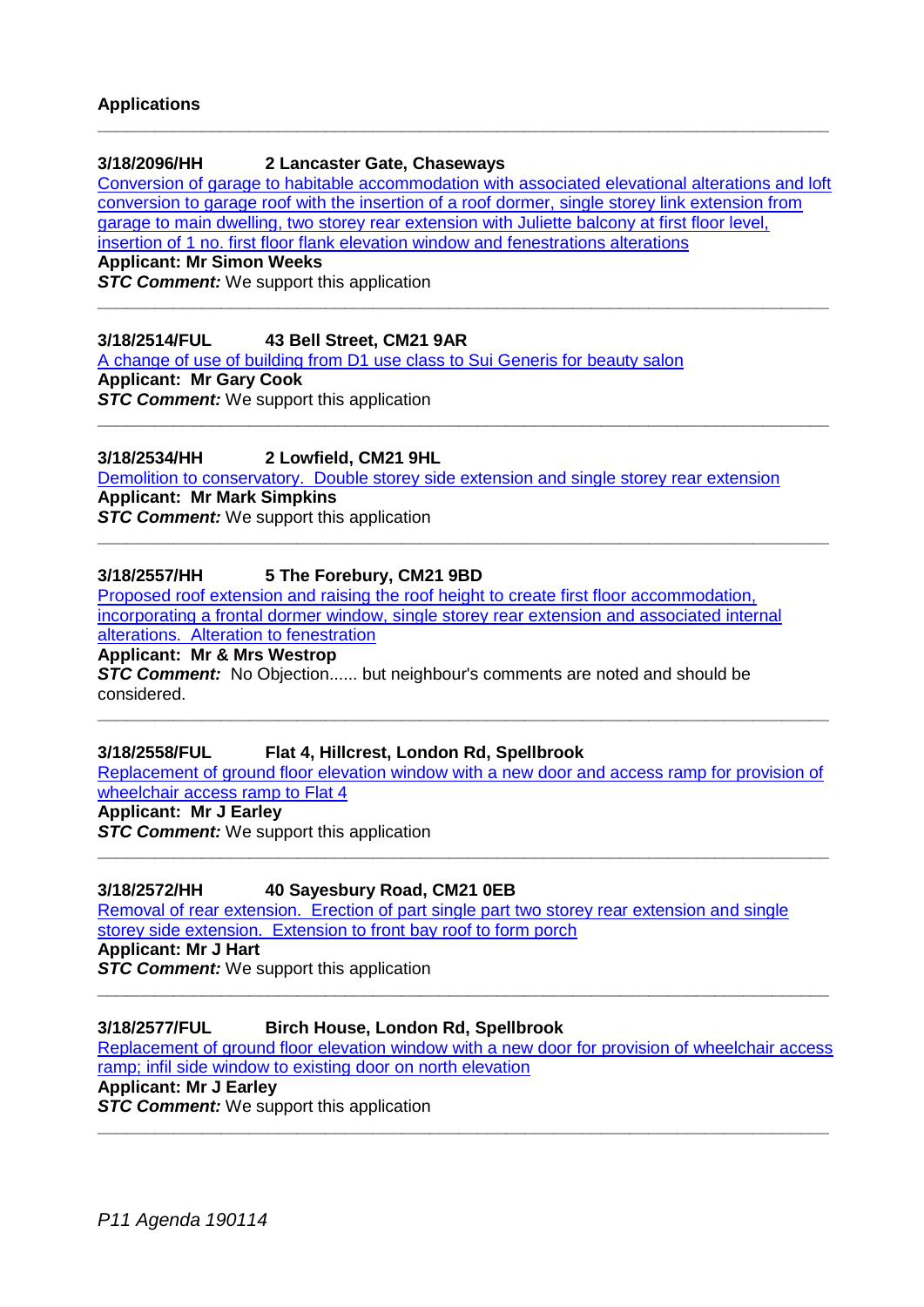# **3/18/2602/HH 3 Walnut Tree Crescent, CM21 9EB**

[Proposed gable end roof to either side of the property, proposed dormer window to the rear,](https://publicaccess.eastherts.gov.uk/online-applications/applicationDetails.do?activeTab=documents&keyVal=PISX8LGL00X00)  [addition of frontal velux roof lights and demolition of chimney](https://publicaccess.eastherts.gov.uk/online-applications/applicationDetails.do?activeTab=documents&keyVal=PISX8LGL00X00)

**\_\_\_\_\_\_\_\_\_\_\_\_\_\_\_\_\_\_\_\_\_\_\_\_\_\_\_\_\_\_\_\_\_\_\_\_\_\_\_\_\_\_\_\_\_\_\_\_\_\_\_\_\_\_\_\_\_\_\_\_\_\_\_\_\_\_\_\_\_\_\_\_\_\_\_\_\_**

**Applicant: Ms J Ellis & Mr K Mascall**

**STC Comment:** We support this application **\_\_\_\_\_\_\_\_\_\_\_\_\_\_\_\_\_\_\_\_\_\_\_\_\_\_\_\_\_\_\_\_\_\_\_\_\_\_\_\_\_\_\_\_\_\_\_\_\_\_\_\_\_\_\_\_\_\_\_\_\_\_\_\_\_\_\_\_\_\_\_\_\_\_\_\_\_**

## **3/18/2627/HH 23 High Wych Road, CM21 0HE**

[First floor rear extension and changes to fenestration](https://publicaccess.eastherts.gov.uk/online-applications/applicationDetails.do?activeTab=documents&keyVal=PIYET6GLH1C00)  **Applicant: Mrs Ann Thomas & Michelle Cayle**

**STC Comment:** We support this application **\_\_\_\_\_\_\_\_\_\_\_\_\_\_\_\_\_\_\_\_\_\_\_\_\_\_\_\_\_\_\_\_\_\_\_\_\_\_\_\_\_\_\_\_\_\_\_\_\_\_\_\_\_\_\_\_\_\_\_\_\_\_\_\_\_\_\_\_\_\_\_\_\_\_\_\_\_**

# **3/18/2628/LBC 23 High Wych Road, CM21 0HE**

[First floor rear extension. Internal alterations at ground floor by provision of an internal partition](https://publicaccess.eastherts.gov.uk/online-applications/applicationDetails.do?keyVal=PIYET8GLH1D00&activeTab=summary)  [and door to create smaller W/C and breakfast room together with the provision of an internal](https://publicaccess.eastherts.gov.uk/online-applications/applicationDetails.do?keyVal=PIYET8GLH1D00&activeTab=summary)  partition and door to create a new bathroom and hallway at first floor level with an increase in size [to bedroom 2](https://publicaccess.eastherts.gov.uk/online-applications/applicationDetails.do?keyVal=PIYET8GLH1D00&activeTab=summary)

**\_\_\_\_\_\_\_\_\_\_\_\_\_\_\_\_\_\_\_\_\_\_\_\_\_\_\_\_\_\_\_\_\_\_\_\_\_\_\_\_\_\_\_\_\_\_\_\_\_\_\_\_\_\_\_\_\_\_\_\_\_\_\_\_\_\_\_\_\_\_\_\_\_\_\_\_\_**

**Applicant: Mrs Ann Thomas & Michelle Cayle** *STC Comment:* No comment

# **3/18/2636/HH 1 Rowney Cottages, Harlow Rd, CM21 0AJ**

[Rear conservatory](https://publicaccess.eastherts.gov.uk/online-applications/applicationDetails.do?activeTab=documents&keyVal=PJ09EHGLH1P00)

**Applicant: Mr Deniz Mustafa**

**STC Comment:** We support this application **\_\_\_\_\_\_\_\_\_\_\_\_\_\_\_\_\_\_\_\_\_\_\_\_\_\_\_\_\_\_\_\_\_\_\_\_\_\_\_\_\_\_\_\_\_\_\_\_\_\_\_\_\_\_\_\_\_\_\_\_\_\_\_\_\_\_\_\_\_\_\_\_\_\_\_\_\_**

**3/18/2693/HH 19 West Road, CM21 0BJ**

[Single storey side and rear extension, alterations to roof at first floor and insertion of dormer](https://publicaccess.eastherts.gov.uk/online-applications/applicationDetails.do?activeTab=documents&keyVal=PJERM3GLH5S00)  [windows to front and rear](https://publicaccess.eastherts.gov.uk/online-applications/applicationDetails.do?activeTab=documents&keyVal=PJERM3GLH5S00)

**Applicant: Mr Adrian Hibbert**

**STC Comment:** Objection. The extent and design of the proposed alterations, massing and appearance, would appear to be contrary to Policies HOU11(a) and HOU11(d) of the District Plan 2018.

**\_\_\_\_\_\_\_\_\_\_\_\_\_\_\_\_\_\_\_\_\_\_\_\_\_\_\_\_\_\_\_\_\_\_\_\_\_\_\_\_\_\_\_\_\_\_\_\_\_\_\_\_\_\_\_\_\_\_\_\_\_\_\_\_\_\_\_\_\_\_\_\_\_\_\_\_\_**

**\_\_\_\_\_\_\_\_\_\_\_\_\_\_\_\_\_\_\_\_\_\_\_\_\_\_\_\_\_\_\_\_\_\_\_\_\_\_\_\_\_\_\_\_\_\_\_\_\_\_\_\_\_\_\_\_\_\_\_\_\_\_\_\_\_\_\_\_\_\_\_\_\_\_\_\_\_**

**\_\_\_\_\_\_\_\_\_\_\_\_\_\_\_\_\_\_\_\_\_\_\_\_\_\_\_\_\_\_\_\_\_\_\_\_\_\_\_\_\_\_\_\_\_\_\_\_\_\_\_\_\_\_\_\_\_\_\_\_\_\_\_\_\_\_\_\_\_\_\_\_\_\_\_\_\_**

# **3/18/2716/HH 19 West Road, CM21 0BJ**

[Single storey side and rear extension](https://publicaccess.eastherts.gov.uk/online-applications/applicationDetails.do?activeTab=documents&keyVal=PJMHESGLH7Y00) **Applicant: Mr Adrian Hibbert STC Comment:** We support this application

#### **Decisions**

# **3/18/1583/ADV 1 Forelands Place, CM21 9QD**

Retrospective application for 1no. non-illuminated Fascia sign **Applicant:** 

# *STC Comment:*

**EHDC Decision:** Refused. The advertisements, by reason of their materials, design and appearance, would have an adverse impact upon the character and appearance of the area. The proposal fails to preserve or enhance the character and local distinctiveness of the Sawbridgeworth Conversation Area contrary to Policies HA6, HA4 and DES6 of the East Herts District Plan 2018 and the National Planning Policy Framework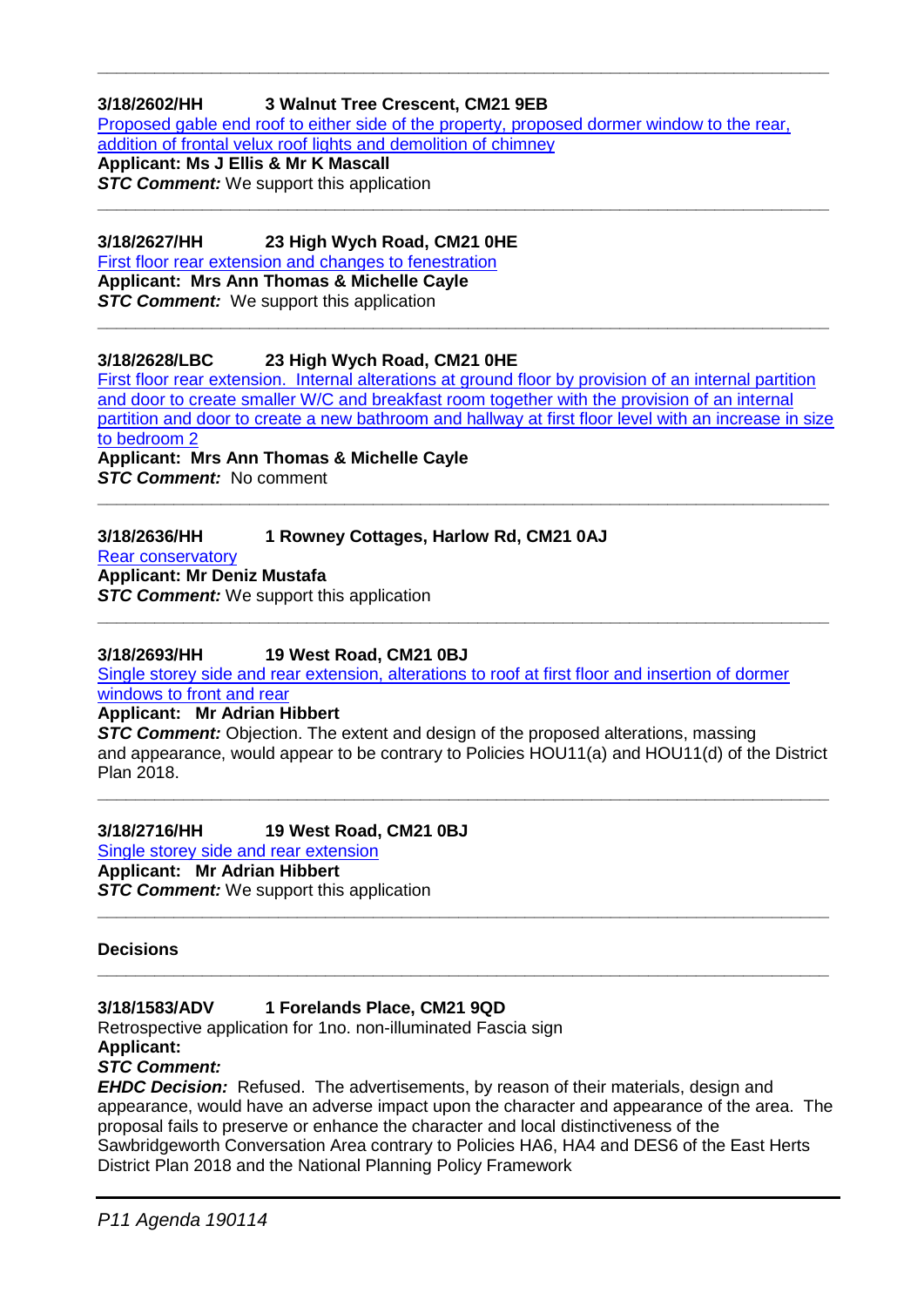### **3/18/2098/FUL The Leventhorpe School, Cambridge Rd, CM21 9BY**

Provision of 8 single storey temporary general teaching classrooms on an existing area of hard play surface **Applicant:** Leventhorpe School *STC Comment:* No objection

**\_\_\_\_\_\_\_\_\_\_\_\_\_\_\_\_\_\_\_\_\_\_\_\_\_\_\_\_\_\_\_\_\_\_\_\_\_\_\_\_\_\_\_\_\_\_\_\_\_\_\_\_\_\_\_\_\_\_\_\_\_\_\_\_\_\_\_\_\_\_\_**

*EHDC Decision:* Granted

#### **3/18/2124/HH 16 Walnut Tree Crescent, CM21 9EB**

Raising of roof to create first floor, single storey front and side extension. Changes to ground floor fenestration

**\_\_\_\_\_\_\_\_\_\_\_\_\_\_\_\_\_\_\_\_\_\_\_\_\_\_\_\_\_\_\_\_\_\_\_\_\_\_\_\_\_\_\_\_\_\_\_\_\_\_\_\_\_\_\_\_\_\_\_\_\_\_\_\_\_\_\_\_\_\_\_**

Applicant: Mr Stephen Grayston

**STC Comment:** Objection. Overdevelopment of site. Contrary to Policy ENV1.

*EHDC Decision:* Granted **\_\_\_\_\_\_\_\_\_\_\_\_\_\_\_\_\_\_\_\_\_\_\_\_\_\_\_\_\_\_\_\_\_\_\_\_\_\_\_\_\_\_\_\_\_\_\_\_\_\_\_\_\_\_\_\_\_\_\_\_\_\_\_\_\_\_\_\_\_\_\_\_\_\_\_\_\_**

#### **3/18/2138/FUL Orion (Garden of) London Rd, Spellbrook**

Residential development comprising 4 no. detached houses within part of the garden of the existing house (Orion)

**Applicant:** SPELLBROOK No1 LTD

**STC Comment:** Does not appear to be contrary to Policy VILL2 of the EHDP 2018. But cannot support application until comments made by Hertfordshire Highways relating to access and HF&R service are taken into account.

*EHDC Decision:* Refused. 1. "The entire development site is not within the village boundary, therefore the proposal constitutes inappropriate development in the Metropolitan Green Belt and other harm is identified in respect of adverse impact on openness and adverse impact on the character of the area. Very special circumstances have not been identified that would clearly outweigh the harm by reason of inappropriateness, and the other identified harm. The proposal would therefore be contrary to Policies GBR1 and VILL2 of the East Herts District Plan and the National Planning Policy Framework. 2. The proposal is a cramped form of development with a poor layout and design that is not reflective of the character of the surrounding area. As such it is likely to create a detrimental impact on adjoining and nearby neighbours and provide poor living conditions for the future occupants; contrary to Policies DES3, DES4, VILL2 of East Herts District Plan.

**\_\_\_\_\_\_\_\_\_\_\_\_\_\_\_\_\_\_\_\_\_\_\_\_\_\_\_\_\_\_\_\_\_\_\_\_\_\_\_\_\_\_\_\_\_\_\_\_\_\_\_\_\_\_\_\_\_\_\_\_\_\_\_\_\_\_\_\_\_\_\_\_\_\_\_\_\_**

# **3/18/2173/HH 71 West Road, CM21 0BN**

Addition of single-storey Glass Canopy to rear elevation of property **Applicant:** Mr & Mrs Rees *STC Comment:* No objection *EHDC Decision:* Granted **\_\_\_\_\_\_\_\_\_\_\_\_\_\_\_\_\_\_\_\_\_\_\_\_\_\_\_\_\_\_\_\_\_\_\_\_\_\_\_\_\_\_\_\_\_\_\_\_\_\_\_\_\_\_\_\_\_\_\_\_\_\_\_\_\_\_\_\_\_\_\_\_\_\_\_\_\_**

# **3/18/2258/HH 42 School Lane, CM21 9FA**

Erection of garage

**Applicant:** Ms N Warren

*STC Comment:* Objection. Overdevelopment of site.

*EHDC Decision:* Refused. "The proposal, by reason of its size, scale, siting and design would, together with the previously extended garage and single storey infill front extension be unduly intrusive and detrimental to the character and appearance of the existing dwelling, and the surrounding area contrary to Policies DES4 and HOU11 of the East Herts District Plan 2018". **\_\_\_\_\_\_\_\_\_\_\_\_\_\_\_\_\_\_\_\_\_\_\_\_\_\_\_\_\_\_\_\_\_\_\_\_\_\_\_\_\_\_\_\_\_\_\_\_\_\_\_\_\_\_\_\_\_\_\_\_\_\_\_\_\_\_\_\_\_\_\_\_\_\_\_\_\_**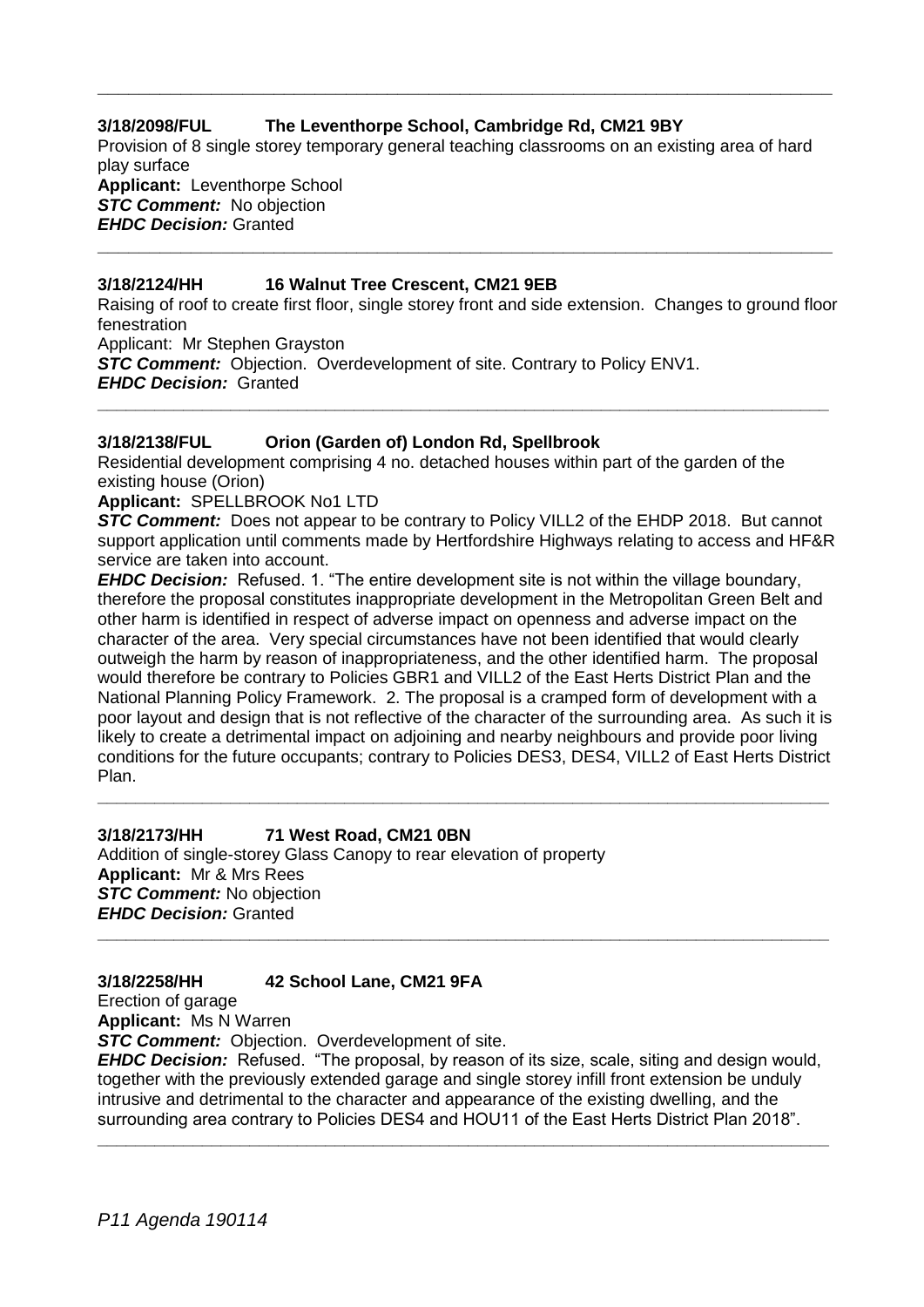# **3/18/2266/HH 22 Hoestock Road, CM21 0DZ**

Loft conversion. Insertion of 9 no. rooflights **Applicant:** Miss Elizabeth Scurfield *STC Comment:* No objection *EHDC Decision:* Granted

#### **3/18/2426/HH 16 Sayesbury Road, CM21 0EB**

Single storey rear extension and alterations to rear fenestration **Applicant:** Mrs M Shipman **STC Comment:** We support this application *EHDC Decision:* Granted

#### **3/18/1934/FUL Jacobs Neurological Centre, Capio Rivers Hospital**

**\_\_\_\_\_\_\_\_\_\_\_\_\_\_\_\_\_\_\_\_\_\_\_\_\_\_\_\_\_\_\_\_\_\_\_\_\_\_\_\_\_\_\_\_\_\_\_\_\_\_\_\_\_\_\_\_\_\_\_\_\_\_\_\_\_\_\_\_\_\_\_\_\_\_\_\_\_**

**\_\_\_\_\_\_\_\_\_\_\_\_\_\_\_\_\_\_\_\_\_\_\_\_\_\_\_\_\_\_\_\_\_\_\_\_\_\_\_\_\_\_\_\_\_\_\_\_\_\_\_\_\_\_\_\_\_\_\_\_\_\_\_\_\_\_\_\_\_\_\_\_\_\_\_\_\_**

**\_\_\_\_\_\_\_\_\_\_\_\_\_\_\_\_\_\_\_\_\_\_\_\_\_\_\_\_\_\_\_\_\_\_\_\_\_\_\_\_\_\_\_\_\_\_\_\_\_\_\_\_\_\_\_\_\_\_\_\_\_\_\_\_\_\_\_\_\_\_\_\_\_\_\_\_\_**

Erection of Two Storey (20x Bed) Ward Extension and associated car parking **Applicant:** Ramsey Health Card UK Ltd **STC Comment:** We support this application *EHDC Decision:* Granted **\_\_\_\_\_\_\_\_\_\_\_\_\_\_\_\_\_\_\_\_\_\_\_\_\_\_\_\_\_\_\_\_\_\_\_\_\_\_\_\_\_\_\_\_\_\_\_\_\_\_\_\_\_\_\_\_\_\_\_\_\_\_\_\_\_\_\_\_\_\_\_\_\_\_\_\_\_**

#### **P 18/98 PLANNING APPLICATIONS RECEIVED FROM EHDC** To consider Planning Applications received from EHDC since the last meeting of the Planning Committee

#### **3/18/1760/FUL (SAWB2) Land North of West Road, CM21**

[Development of 140 dwellings including vehicular and pedestrian accesses, associated](https://publicaccess.eastherts.gov.uk/online-applications/applicationDetails.do?activeTab=documents&keyVal=PCS417GLN4G00)  [infrastructure, car parking, open space, landscaping, green infrastructure, sustainable drainage](https://publicaccess.eastherts.gov.uk/online-applications/applicationDetails.do?activeTab=documents&keyVal=PCS417GLN4G00)  system, and associated works; and provision of land to facilitate the expansion of Mandeville [Primary School](https://publicaccess.eastherts.gov.uk/online-applications/applicationDetails.do?activeTab=documents&keyVal=PCS417GLN4G00)

**\_\_\_\_\_\_\_\_\_\_\_\_\_\_\_\_\_\_\_\_\_\_\_\_\_\_\_\_\_\_\_\_\_\_\_\_\_\_\_\_\_\_\_\_\_\_\_\_\_\_\_\_\_\_\_\_\_\_\_\_\_\_\_\_\_\_\_\_\_\_\_**

**\_\_\_\_\_\_\_\_\_\_\_\_\_\_\_\_\_\_\_\_\_\_\_\_\_\_\_\_\_\_\_\_\_\_\_\_\_\_\_\_\_\_\_\_\_\_\_\_\_\_\_\_\_\_\_\_\_\_\_\_\_\_\_\_\_\_\_\_\_\_\_**

**Applicant: Taylor Wimpey**

#### **3/18/2363/FUL 13 Riverside Business Park, Harlow Rd, CM20 2HE**

[Retention of change of use from B1 \(Business\), B2 \(General Industry\) and B8 \(Storage or](https://publicaccess.eastherts.gov.uk/online-applications/applicationDetails.do?activeTab=documents&keyVal=PH727FGLGJY00)  [Distribution\) to D2 \(Assembly and Leisure\) Boxing Academy](https://publicaccess.eastherts.gov.uk/online-applications/applicationDetails.do?activeTab=documents&keyVal=PH727FGLGJY00) **Applicant: Unknown** 

**\_\_\_\_\_\_\_\_\_\_\_\_\_\_\_\_\_\_\_\_\_\_\_\_\_\_\_\_\_\_\_\_\_\_\_\_\_\_\_\_\_\_\_\_\_\_\_\_\_\_\_\_\_\_\_\_\_\_\_\_\_\_\_\_\_\_\_\_\_\_\_**

**\_\_\_\_\_\_\_\_\_\_\_\_\_\_\_\_\_\_\_\_\_\_\_\_\_\_\_\_\_\_\_\_\_\_\_\_\_\_\_\_\_\_\_\_\_\_\_\_\_\_\_\_\_\_\_\_\_\_\_\_\_\_\_\_\_\_\_\_\_\_\_**

**\_\_\_\_\_\_\_\_\_\_\_\_\_\_\_\_\_\_\_\_\_\_\_\_\_\_\_\_\_\_\_\_\_\_\_\_\_\_\_\_\_\_\_\_\_\_\_\_\_\_\_\_\_\_\_\_\_\_\_\_\_\_\_\_\_\_\_\_\_\_\_**

**3/18/2749/HH 46 Bullfields, CM21 9DF** [Proposed two storey side extension](https://publicaccess.eastherts.gov.uk/online-applications/applicationDetails.do?activeTab=documents&keyVal=PJW1VUGLHAI00) **Applicant: Mr Sharaz Aslam**

**3/18/2786/HH Chalks Farm, Coney Gree, CM21 0DA** [Two storey rear extension with addition of second floor side window](https://publicaccess.eastherts.gov.uk/online-applications/applicationDetails.do?activeTab=documents&keyVal=PK3GLBGLHCO00) **Applicant: Mr & Mrs B Ellis**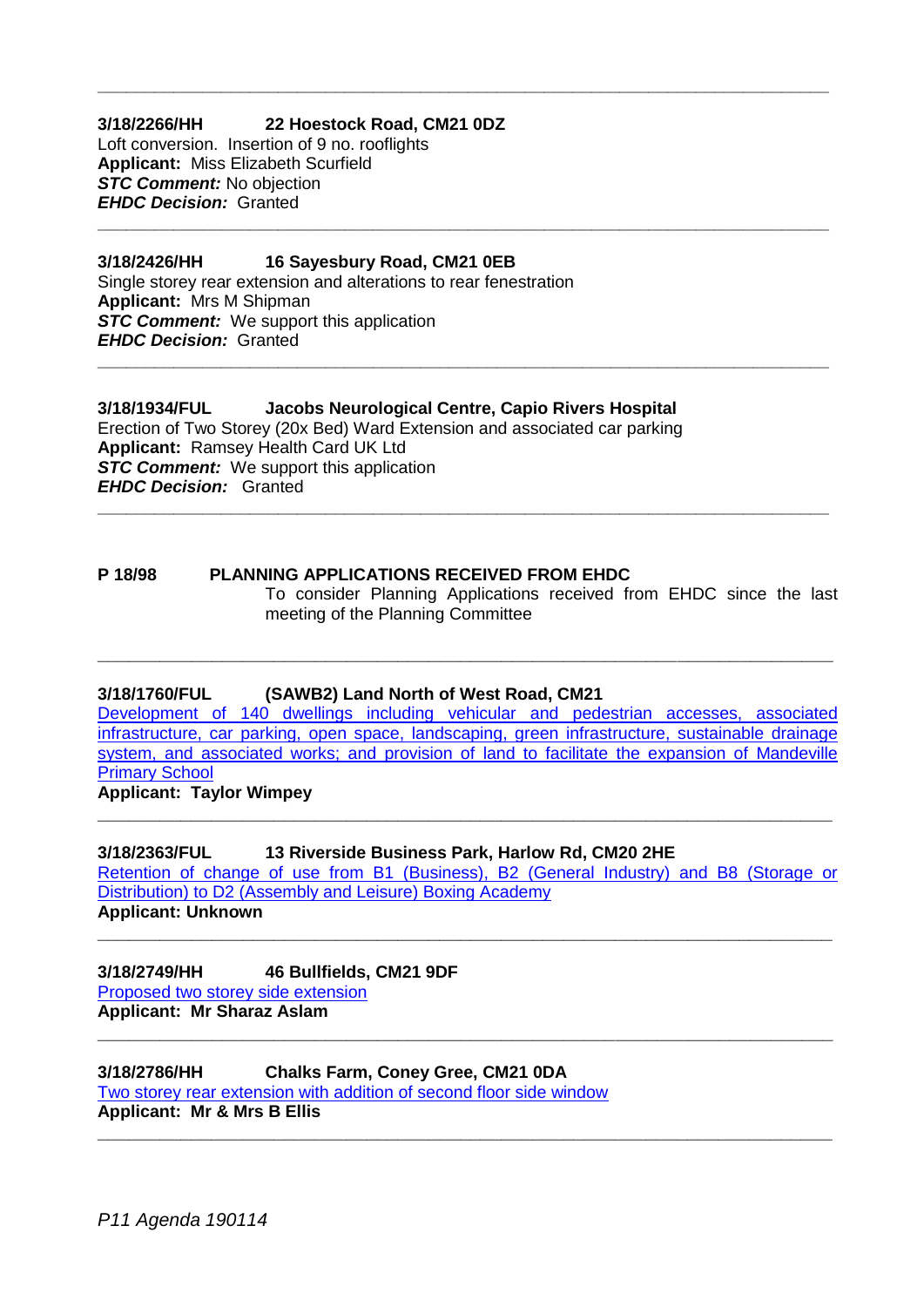#### **P 18/99 LATE PLANNING APPLICATIONS**

To deal with Planning Applications received from EHDC following the Publication of this Agenda and received before 11 January 2019

#### **P 18/100 PLANNING DECISIONS MADE BY EHDC** To receive Planning Decisions from EHDC

#### **3/18/0978/FUL Farlea, Spellbrook Lane West, CM23 4AY**

Change of use of stables block to C3 – 1no 3 bedroomed dwelling **Applicant:** Mr Peter Bada *STC Comment:* No objection *EHDC Decision:* Granted **\_\_\_\_\_\_\_\_\_\_\_\_\_\_\_\_\_\_\_\_\_\_\_\_\_\_\_\_\_\_\_\_\_\_\_\_\_\_\_\_\_\_\_\_\_\_\_\_\_\_\_\_\_\_\_\_\_\_\_\_\_\_\_\_\_\_\_\_\_\_\_**

#### **3/18/2096/HH 2 Lancaster Gate, Chaseways**

Conversion of garage to habitable accommodation with associated elevational alterations and loft conversion to garage roof with the insertion of a roof dormer, single storey link extension from garage to main dwelling, two storey rear extension with Juliette balcony at first floor level, insertion of 1 no. first floor flank elevation window and fenestrations alterations

**\_\_\_\_\_\_\_\_\_\_\_\_\_\_\_\_\_\_\_\_\_\_\_\_\_\_\_\_\_\_\_\_\_\_\_\_\_\_\_\_\_\_\_\_\_\_\_\_\_\_\_\_\_\_\_\_\_\_\_\_\_\_\_\_\_\_\_\_\_\_\_**

#### **Applicant: Mr Simon Weeks**

**STC Comment:** We support this application

*EHDC Decision:* Granted

#### **3/18/2374/HH 50 The Crest, CM21 0ES**

Single storey rear extension, first floor side extension and alteration to front fenestration **Applicant: Mr & Mrs Clucas STC Comment:** We support this application *EHDC Decision:* Granted

#### **3/18/2404/HH 27 Cambridge Rd, CM21 9JP**

Removal of lean-to structure with erection of ground and first floor rear extension. **Applicant: Mr Chris Hammond** *STC Comment:* We support this application. *EHDC Decision:* Application withdrawn by Applicant/Agent

#### **3/18/2443/FUL 24 Pishiobury Drive, CM21 0AE**

Demolition of dwelling. Erection of 2 no. detached 4 bedroom dwellings **Applicant:** Mr S Mortimer **STC Comment:** We support this application *EHDC Decision:* Refused. "The proposed development by reason of its scale, form and design would be out of keeping with and harmful to the character and appearance of the streetscene. The proposal is therefore contrary to Policies DES4 of the East Herts District Plan 2018"